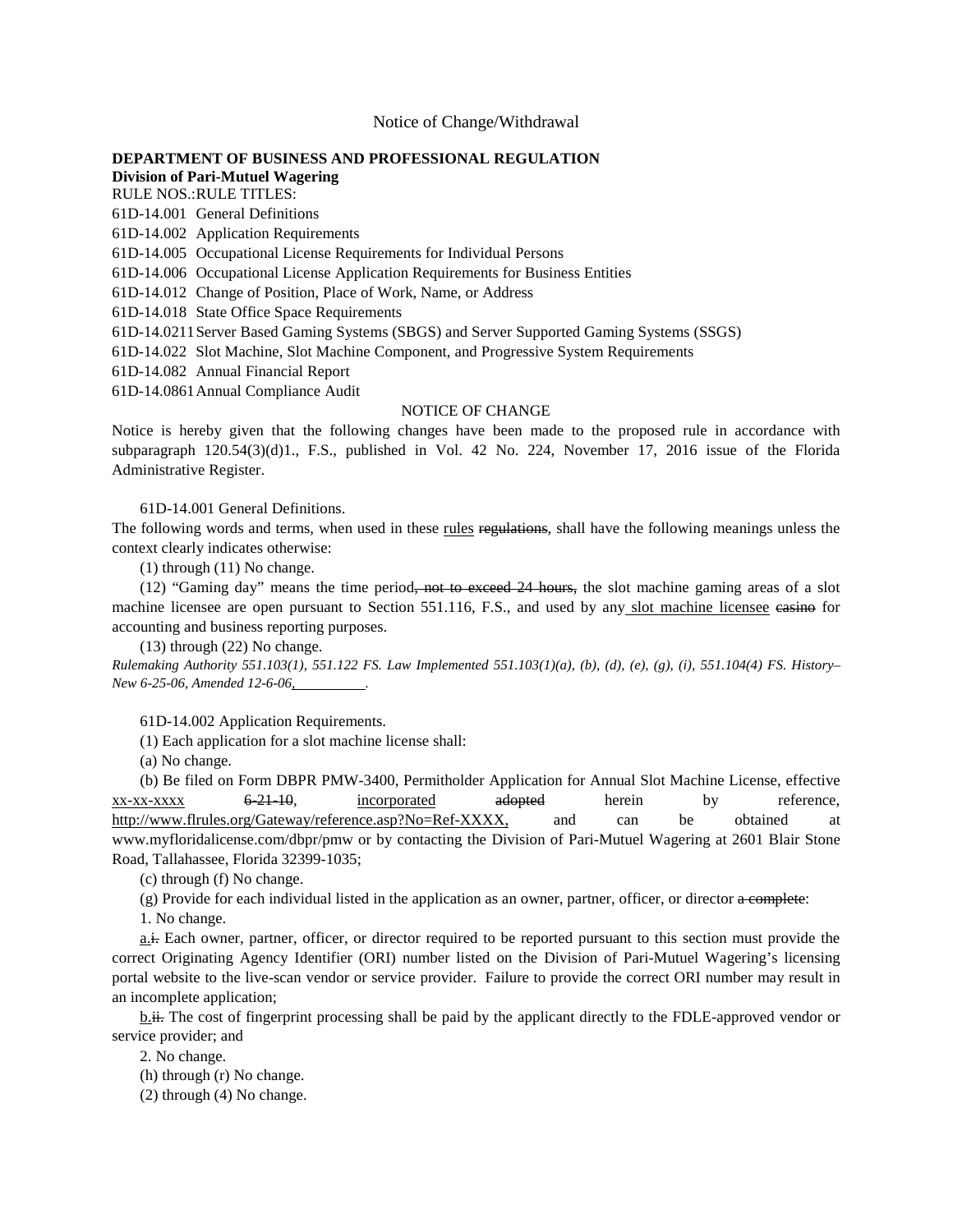*Rulemaking Authority 551.103(1), 551.122 FS. Law Implemented 551.103(1)(a), (b), (f), (g), 551.104(4), (10), 551.106(1), 551.107(7), 551.118, 559.79(2) FS. History–New 6-25-06, Amended 6-21-10, .*

61D-14.005 Occupational License Requirements for Individual Persons.

(1) through (7) No change.

(8) A request to upgrade an individual slot machine occupational license shall be made on Form DBPR PMW-3450, Slot Machine Occupational License Upgrade Application, effective xx-xx-xxxx 9-26-13, incorporated adopted herein by reference,<http://www.flrules.org/Gateway/reference.asp?No=Ref-XXXX> 03159, which can be obtained at [www.myfloridalicense.com/dbpr/pmw](http://www.myfloridalicense.com/dbpr/pmw) or by contacting the Division of Pari-Mutuel Wagering at 2601 Blair Stone Road, Tallahassee, Florida 32399-1035.

*Rulemaking Authority 550.0251(2), 551.103(1), 551.122 FS. Law Implemented 550.0251(2), 551.103(1)(b), 551.107(4)(a), 551.107(7), 551.108, 559.79(2) FS. History–New 6-25-06, Amended 12-6-06, 6-21-10, 9-26-13,\_\_\_\_\_\_ .*

61D-14.006 Occupational License Application Requirements for Business Entities.

(1) No change.

(2) An application for a business slot machine occupational license shall be made on Form DBPR PMW-3420, Slot Machine Business Entity Occupational License Application, effective xx-xx-xxxx 9-26-13, incorporated adopted herein by reference,<http://www.flrules.org/Gateway/reference.asp?No=Ref-XXXX> 03160, which can be obtained at www.myfloridalicense.com/dbpr/pmw or by contacting the Division of Pari-Mutuel Wagering at 2601 Blair Stone Road, Tallahassee, Florida 32399-1035.

(3) Failure to include the following information as required by Form DBPR PMW-3420, Slot Machine Business Entity Occupational License Application, adopted by reference in subsection (2) above, shall constitute grounds to deny the incomplete license application:

(a) through (h) No change.

(i) A list of all officers, directors, or managers of the business including:

1. No change.

a.i. Each officer, director, or manager required to be reported pursuant to this section must provide the correct Originating Agency Identifier (ORI) number listed on the Division of Pari-Mutuel Wagering's licensing portal website to the live-scan vendor or service provider. Failure to provide the correct ORI number may result in an incomplete application;

b.i. The cost of fingerprint processing shall be paid by the applicant directly to the FDLE-approved vendor or service provider; and

2. No change.

(j) through (q) No change.

(4) through (9) No change.

*Rulemaking Authority 550.0251(2), 551.103(1), 551.122 FS. Law Implemented 550.0251(2), 551.103(1)(b), 551.107, 559.79(2) FS. History–New 7-30-06, Amended 6-21-10, 8-14-11, 9-26-13, .*

61D-14.012 Change of Position, Place of Work, Name, or Address.

(1) In the event a person holding a slot machine general employee occupational license changes job duties or functions, or employment to a position requiring a slot machine professional occupational license or slot machine business employee occupational license, the licensee shall apply to upgrade the license by completing Form DBPR PMW-3450, Slot Machine Occupational License Upgrade, effective xx-xx-xxxx 9-26-13, incorporated herein by reference, <http://www.flrules.org/Gateway/reference.asp?No=Ref-XXXX> 03159, which can be obtained at [www.myfloridalicense.com](http://www.myfloridalicense.com/) or by contacting the Division of Pari-Mutuel Wagering at 2601 Blair Stone Road, Tallahassee, Florida 32399-1035, prior to performing the professional-level duties.

(2) through (3) No change.

*Rulemaking Authority 551.103(1), 551.122 FS. Law Implemented 551.103(1)(a), (b), (g), 551.107(4)(a), 559.79 FS. History– New 6-25-06, Amended .*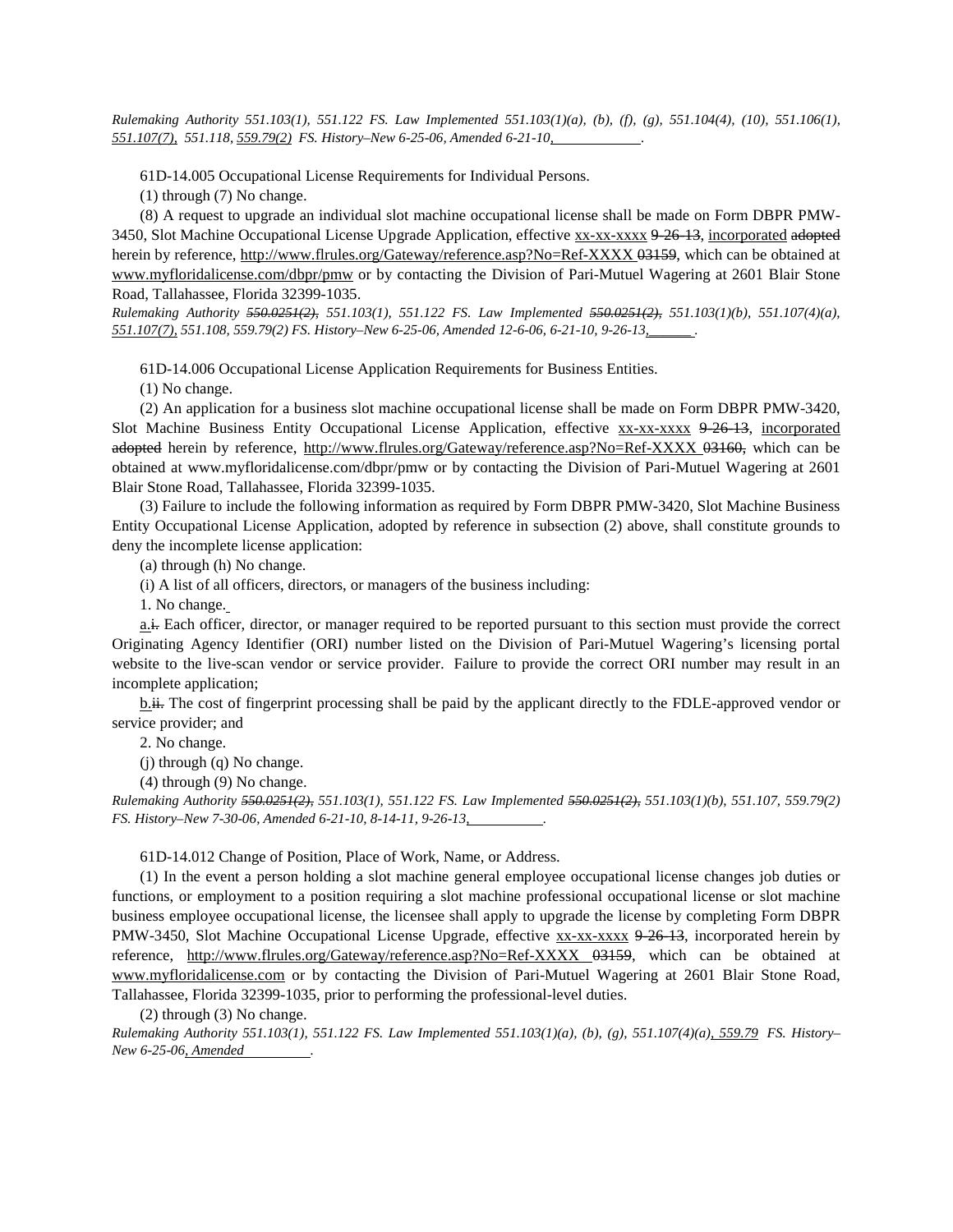61D-14.018 State Office Space Requirements.

(1) No change.

(2) The Licensing/Compliance Room shall be at least 600 square feet in office area at each facility in order to station on-site division employees to facilitate the licensing process and provide workspace for compliance auditors, investigators, and other regulatory staff and meet the following minimum requirements:

(a) through (l) No change.

(m) One telecommunications closet not less than 50 square feet. This closet shall have plywood installed to facilitate the installation of a T-1 circuit or equivalent devices function(s) for connectivity to the division's secure network;

(n) through (q) No change.

(3) through (6) No change.

*Rulemaking Authority 551.103(1), 551.114(5), 551.122 FS. Law Implemented 551.103(1)(i), 551.114(5) FS. History–New 6-25- 06, Amended .*

61D-14.0211 Server Based Gaming Systems (SBGS) and Server Supported Gaming Systems (SSGS)

(1) through (21) No change.

*Rulemaking Authority 551.103(1), (2), 551.122 FS. Law Implemented 551.103(1)(c), (d), (e), (h), (i), (2) FS. History–New* 

61D-14.022 Slot Machine, Slot Machine Components, and Progressive System Requirements.

(1) through (18) No Change.

(19) Games that have software, software components, and/or associated hardware shall meet the following requirements:

(a) No change.

 *.*

(b) Actual game title software and logic software secured within a dual locked cabinet accessible only by the slot licensee in the presence of a division representative, and:

1. Be tracked using a log that includes:

a.i. Date and time inventory is changed;

b.ii. Independent testing laboratory certification number;

c.<del>iii.</del> Software version;

d.iv. Software status;

e.v. Manufacturer name;

f.vi. Count of total on-hand inventory that includes software added and removed; and

g.<del>vii.</del> License number and signature of the slot machine licensee employee adding or removing software from inventory.

2. through 3. No change.

*Rulemaking Authority 551.103(1), 551.122 FS. Law Implemented 551.103(1)(c), (d), (h), (i) FS. History–New 7-30-06, Amended 8-14-11, 9-26-13, .*

61D-14.082 Annual Financial Report.

(1) through (2) No change.

(3) One copy of the annual financial report on Form DBPR PMW-3690, Uniform Report System Prescribed for Pari-Mutuel Permitholders, effective xx-xx-xx, adopted and incorporated herein by reference, [http://www.flrules.org/Gateway/reference.asp?No=Ref-XXXX,](http://www.flrules.org/Gateway/reference.asp?No=Ref-XXXX) shall be filed with the division no more than 120 days after completion of the slot machine licensee's fiscal year. Form DBPR PMW-3690, Uniform Report System Prescribed for Pari-Mutuel Permitholders, can be obtained at [www.myfloridalicense.com](http://www.myfloridalicense.com/) or by contacting the Division of Pari-Mutuel Wagering at 2601 Blair Stone Road, Tallahassee, Florida 32399-1035.

(4) through (8) No change.

 *.*

*Rulemaking Authority 551.103(1), 551.122 FS. Law Implemented 551.103(1)(d), (e), (g) FS. History–New 6-25-06, Amended*